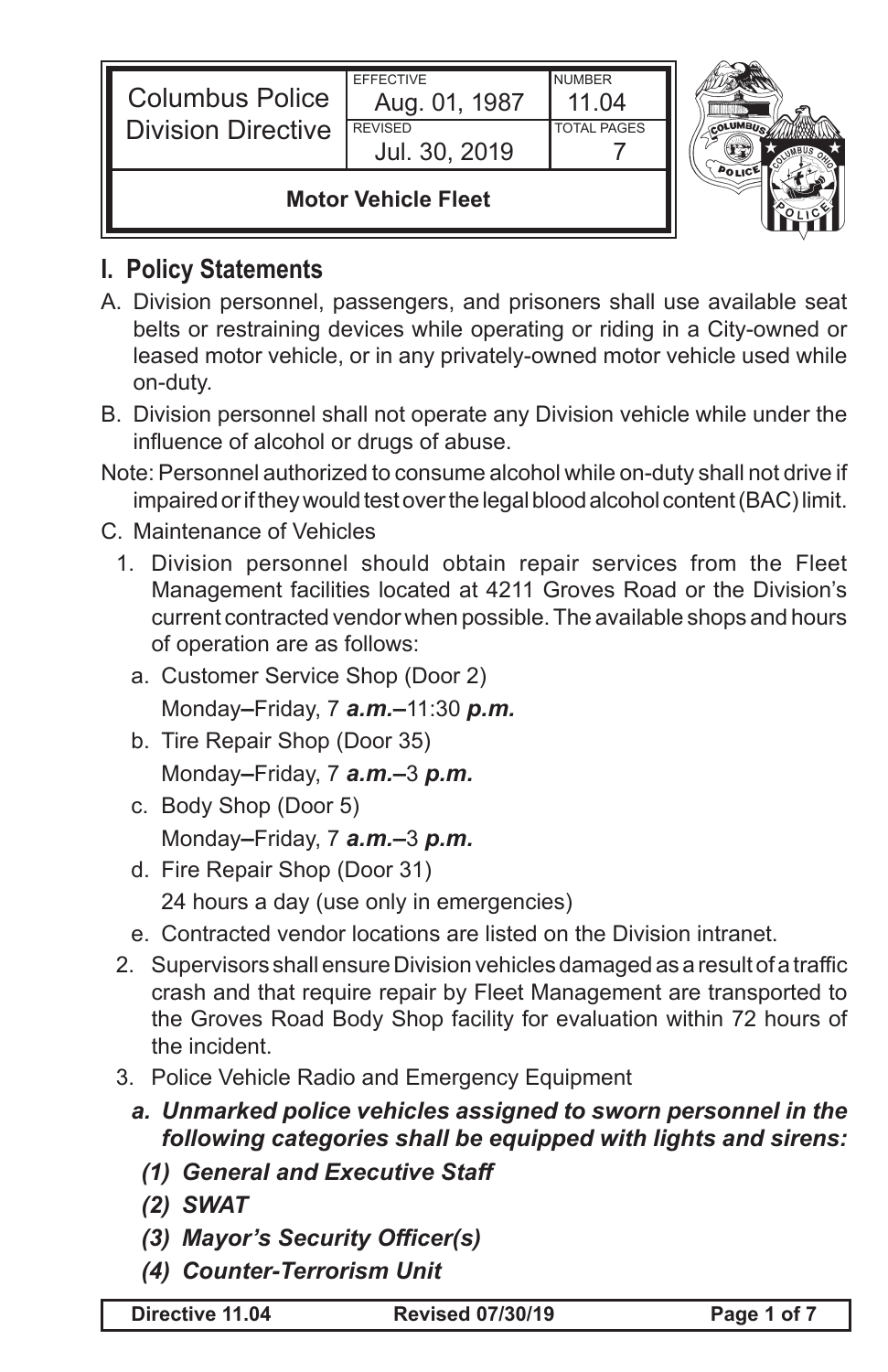- *(5) Other sworn personnel who obtain written authorization from the Chief of Police and forward the documentation through the chain of command to the Evidence, Facilities, and Fleet (EF&F) Section Lieutenant*
- *b.* Division personnel shall transport vehicles with a malfunctioning radio, rifle or shotgun rack, emergency lights, or siren to *the appropriate service facility* for repairs. *The available shops and hours of operation are as follows:*
	- *(1) Radio Equipment Division of Support Services 4252 Groves Road, Radio Room (Door 29) Monday–Friday, 7 a.m.–3:30 p.m.*
	- *(2) Vehicle Equipment, Power, and Wiring Fleet Management 4211 Groves Road, Customer Service Shop (Door 2 or 3) Monday–Friday, 7 a.m.–11:30 p.m.*
- 4. Personnel shall check the oil level when fuel is purchased and have oil added when needed.
	- a. Marked units, excluding tactical/specialty SWAT vehicles, shall have the oil changed every 3,000 miles or three months, whichever occurs first.
	- b. Unmarked and SWAT tactical/specialty vehicles shall have the oil changed every 5,000 miles or six months, whichever occurs first.
	- c. If the oil is low, officers may add surplus oil located at all substations. As a last resort, have the vehicle towed to the Groves Road facility to add oil.
- *5.* Car Washes
	- a. Division personnel should use the Division's contracted car wash vendor.
	- b. Car wash supplies are available in the basement garage of Police Headquarters for use by Division personnel, and vacuums are available at some Fleet Management fueling locations.
- *6.* Biohazard and Pest Exposure/Cleaning of a Vehicle Division personnel shall notify their supervisor of the exposure, take the vehicle out of service, and notify Fleet Management to have the vehicle cleaned as outlined in Section II,D.
- *7.* Division personnel shall not pick up a laid-in vehicle from the Groves Road facility until it has been released by Fleet Management personnel during Customer Service *Shop* operating hours.
- D. Fuel
	- 1. Division personnel shall use 87 octane gasoline in all Division vehicles unless the vehicle is authorized for use with a different fuel.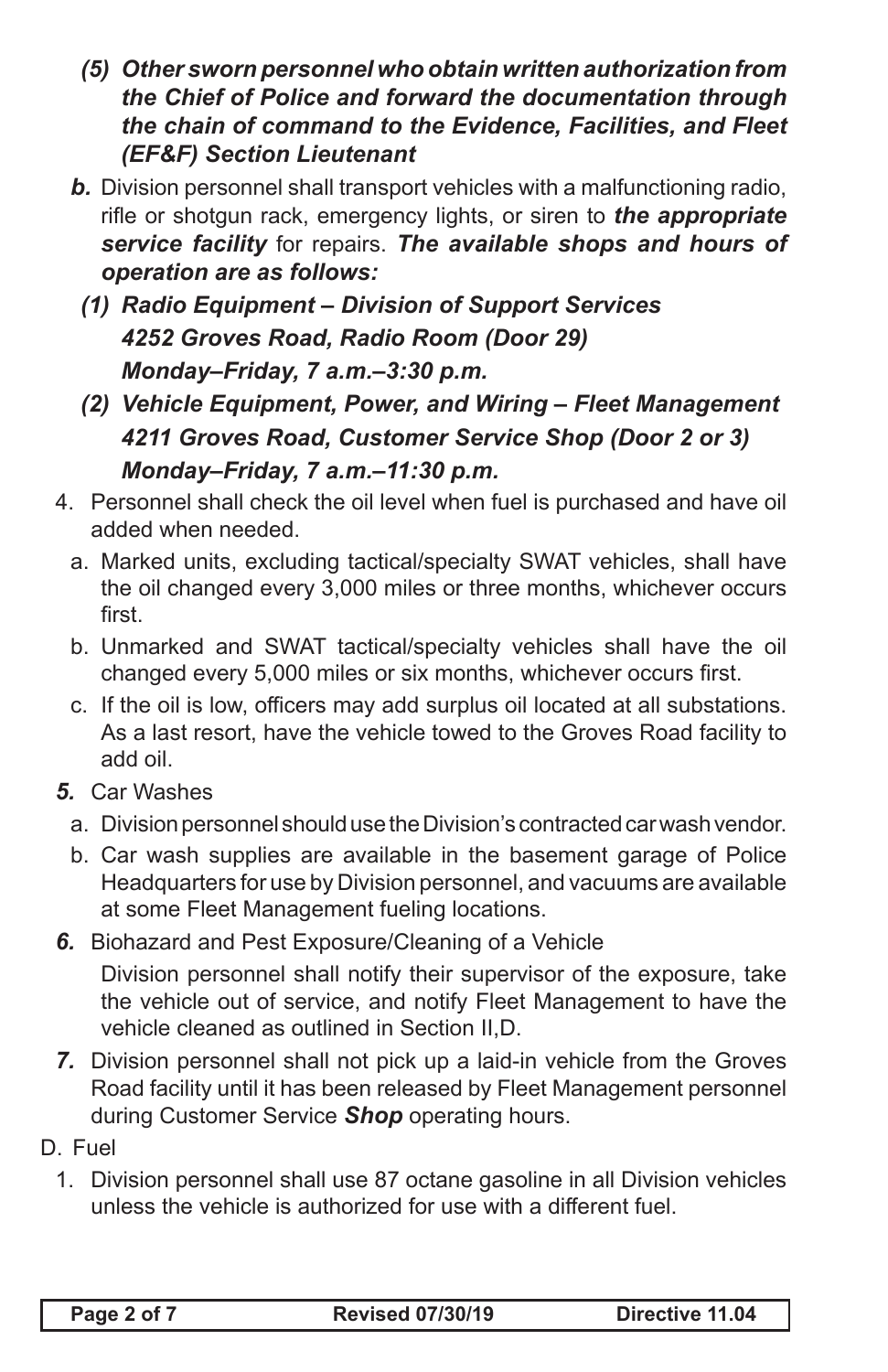2. Shared Division Vehicles

Division personnel should maintain at least a half tank of fuel in Division vehicles when practical. Personnel using a Division vehicle should not leave it with less than a half tank of fuel at the end of the shift.

- E. Assigned Credit Cards
	- 1. Each Division vehicle is assigned a specific credit card by brass tag number. Division personnel shall use the vehicle*'s* assigned *credit card only for fuel purchases* and shall store the card in the assigned vehicle.
	- **Note:** In emergency situations, another vehicle's card may be used (for example, when the assigned card is not functioning properly and the vehicle urgently requires fuel).
	- 2. Division personnel shall choose the credit card option when prompted and shall not use the card as a debit card.
	- 3. Division personnel shall enter the appropriate information when prompted.
	- 4. The credit card should not be placed next to other magnetized items or stored in a manner that may damage the card. Contact Fleet Management at 614-645-8281 to have a lost or damaged card replaced.
- F. Parking Division Vehicles
	- 1. Division personnel shall park Division vehicles in compliance with the applicable parking signs when parking at Police Headquarters. Personnel using vehicles that have assigned parking in the immediate vicinity of Police Headquarters should not use the parking spaces at Police Headquarters provided for other police vehicles.
	- 2. Division personnel shall park Division vehicles in their assigned locations after use.
	- 3. Division personnel shall display the "Official Police Business" placard assigned to the vehicle on the dashboard of unmarked police vehicles when parking in spaces designated "Police Vehicles Only."
	- 4. Division personnel shall not park unmarked police vehicles in parking spaces designated "Marked Police Vehicles Only" *unless prior approval is obtained from a lieutenant or higher.*
	- 5. During non-business hours, Division personnel may park cruisers in any available parking space in the Police Headquarters basement.

G. Title and Registration of Division Vehicles Motor vehicles intended for Division use shall be titled or registered to the City of Columbus and inspected by Fleet Management.

- H. Assignment of City-Supplied Motor Vehicles
	- 1. The Support *Operations Bureau Commander* shall assign City-owned or leased vehicles for use by Division personnel. Personnel should refer to the current applicable collective bargaining agreement (CBA) for additional information.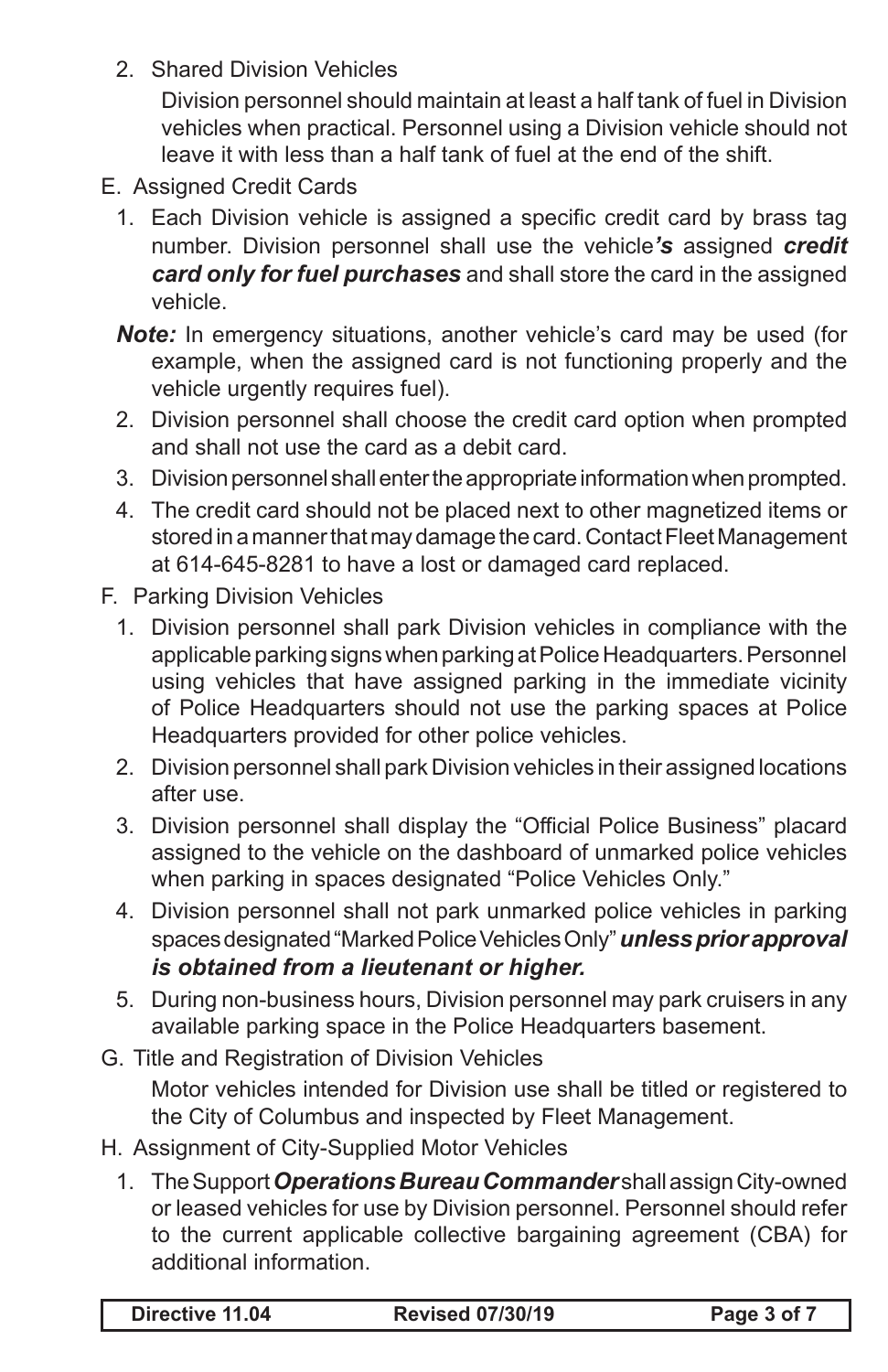- 2. Division personnel*, including acting commanders serving for a period of 120 days or longer,* shall only obtain or use a loaner vehicle from Fleet Management with the prior approval of the *EF&F* Section Lieutenant.
- 3. Division personnel requesting a remote-parked or take-home vehicle shall complete a Remote-Parked/Take-Home Vehicle Assignment and Authorization, form J-10.111, and receive approval *from their bureau commander or higher* prior to using the vehicle*. This requirement applies to vehicles owned or leased by the City and to task force vehicles owned or leased by another entity.*
- *4.* Division personnel *assigned a remote-parked or take-home vehicle*  shall*:*
	- *a. S*ubmit a *new,* updated form *annually in May and* any time their parking location, vehicle, or work assignment changes.
	- *b. Notify the EF&F Section Lieutenant by email when they change assignments or separate from the Division and will no longer use the vehicle.*
- *5. Division personnel assigned a remote-parked vehicle shall:*
	- *a. Park the vehicle at a government facility located within the City of Columbus or Franklin County.*
	- *b. Return the vehicle's keys to their immediate supervisor prior to an extended leave of 120 hours or more to allow other unit personnel to use the vehicle during their absence.*
- *6.* The Support Operations Bureau *Commander* shall maintain an updated inventory of all remote-parked and take-home vehicles, their parking locations, and the personnel to whom they are assigned.
- I. Remote-Parked Vehicle Use
	- 1. Division personnel shall only operate a remote-parked vehicle to and from their assigned work location and while on duty*, or* personnel may use a remote-parked vehicle to attend court.
	- 2. Sworn personnel may use a remote-parked marked cruiser for an approved special duty job only when the employer completes a Rental Agreement for Use of Police Vehicle, form S-30.100. Sworn personnel shall ensure the completed form is submitted to the Special Duty Office *as outlined in the "Special Duty" directive*.
- J. Take-Home Vehicle Use
	- 1. Division personnel may be assigned a take-home vehicle to benefit the mission and operation of the Division and only when one or more of the following conditions applies:
		- a. The employee is required or requested to respond to work-related duties outside his or her regular duty hours.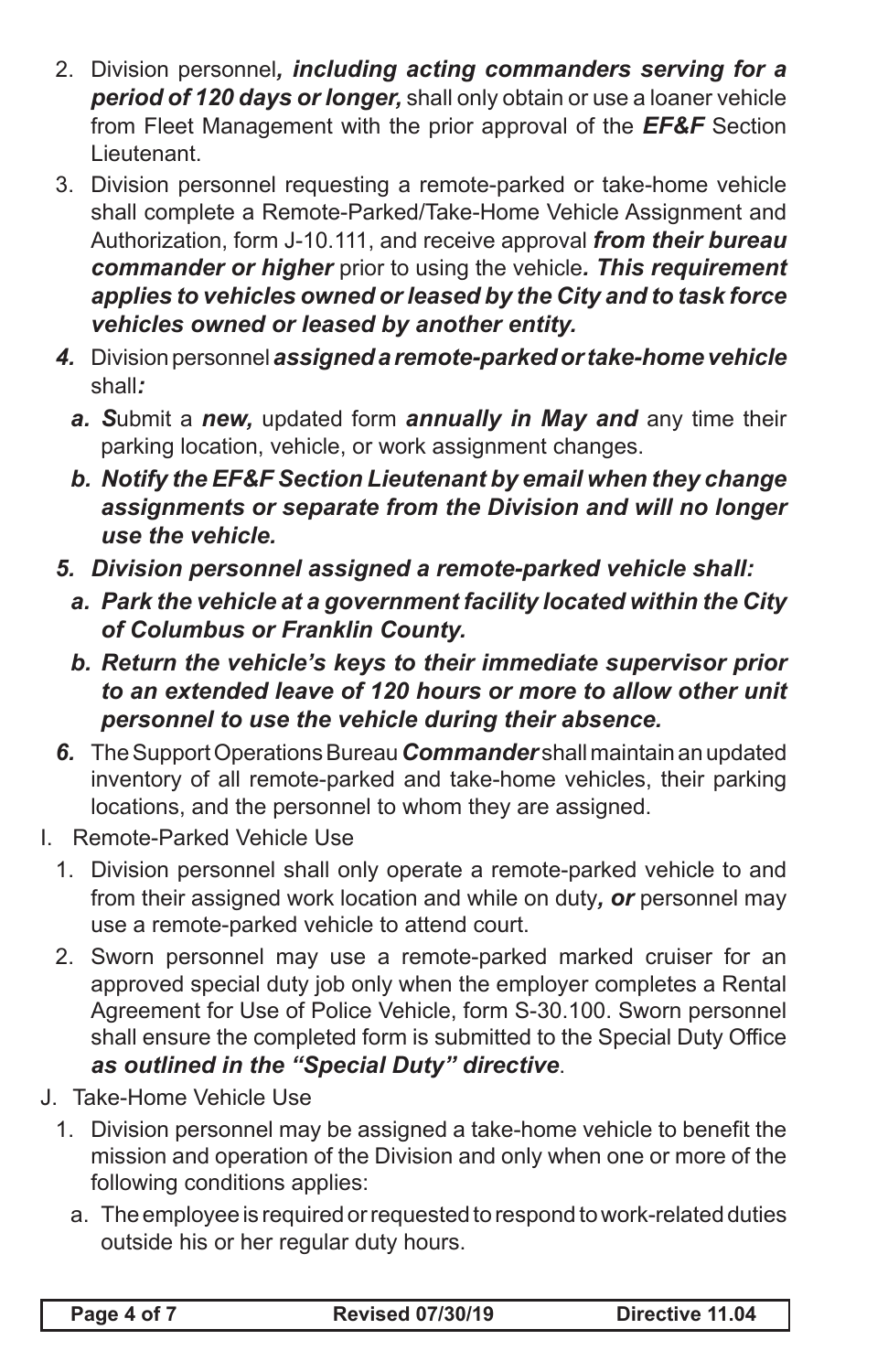- b. The employee is required to report to work location(s) other than his or her regular duty location, and the vehicle will be used throughout the work day to fulfill essential services and responsibilities.
- c. The employee is assigned a vehicle in accordance with the appropriate CBA.
- 2. Division personnel assigned a take-home vehicle shall have the vehicle available for a timely response to police-related functions and ongoing critical incidents and shall ensure it is properly maintained.
- 3. Division personnel assigned a take-home vehicle shall be the primary driver, although other Division personnel may operate the vehicle when appropriate. Non-Division personnel shall not operate a take-home vehicle unless exigent circumstances exist.
- 4. Commanders and lower-ranking Division personnel shall not use a takehome vehicle for personal reasons outside a 50 mile radius of Division headquarters except when commuting directly between their work location and residence.
- 5. Deputy chiefs shall use take-home vehicles in accordance with the guidelines established by the Chief of Police.
- K. Division personnel shall not allow vehicles to idle in accordance with the City's anti-idling policy.

## **II. Procedures**

- A. Fleet Management Repairs
	- 1. Transport the vehicle to the appropriate shop at the Fleet Management facility, *leave the master keys with the vehicle,* and complete a City of Columbus Fleet Management Division Equipment Repair Request form. Contact the Communications Bureau to have a wrecker transport disabled/unsafe vehicles. Give the completed Equipment Repair Request form to the wrecker operator when the vehicle is towed.
	- Note: Ensure the shotgun, *patrol rifle (if applicable),* computer, and modem are removed from the vehicle before it is towed.
	- 2. Email GroveRoadServiceDesk@columbus.gov with the cruiser and brass tag number of the vehicle after hours or on the weekend.
	- 3. Retrieve the vehicle during Customer Service *Shop* operating hours when notified that repairs are completed.
- B. Vehicles for Out-of-State Travel
	- 1. Contact the *EF&F* Section Lieutenant to advise him or her of the destination and duration of the trip, and provide a copy of the routing sheet once approval for travel is received.
	- 2. Fleet Management will make the arrangements with the rental car company and advise the employee of the appropriate travel procedures.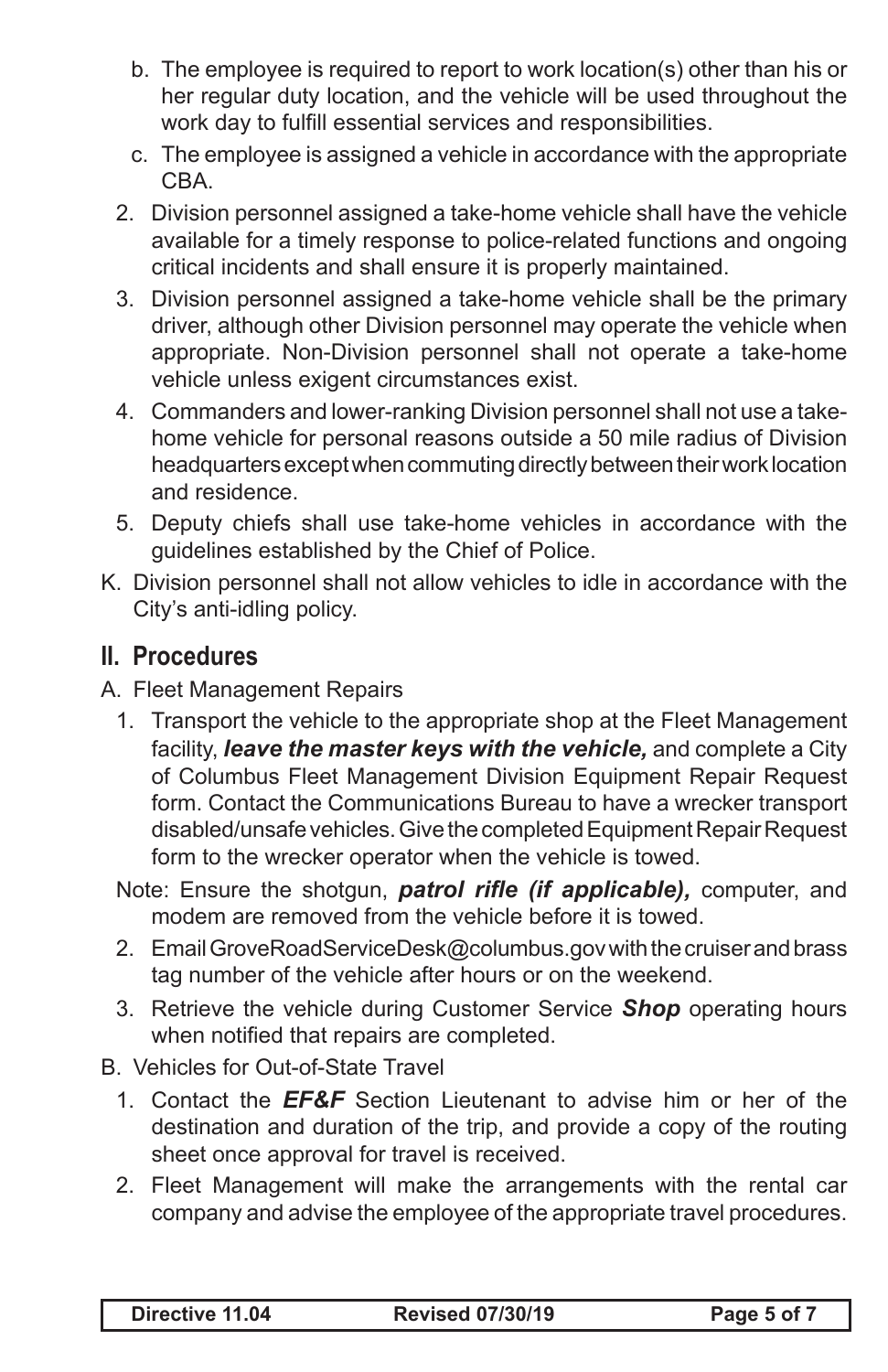- C. Special Duty Cruisers
	- 1. X-Cruiser Motor Pool
		- a. Obtain keys for the X-Cruisers at Fleet Management's Customer Service Shop desk. X-Cruisers are parked on the northeast corner of the Fleet Management facility parking lot.
		- b. Contact the security guard at the Customer Service Shop when the Customer Service Shop is closed.
		- c. Complete the Special Duty Cruiser Log, form S-30.109, at the Customer Service Shop desk.
		- d. Park your personal vehicle in the designated parking area for X-Cruisers while using the X-Cruiser.
		- e. Upon completion of the Rental Agreement for Use of Police Vehicle, give a copy of the form to the representative of the company renting the vehicle. Advise the company representative to make a check payable to the Treasurer, City of Columbus, and mail it to the Special Duty Office. Ensure the original Rental Agreement is sent to the Special Duty Office.
		- f. Returning the X-Cruiser
			- (1) Return with at least a half tank of fuel in the vehicle and ensure that the oil has been checked.
			- (2) Back the X-Cruiser into its assigned area.
			- (3) Turn off all electrical equipment.
			- (4) Return the keys to the Customer Service Shop desk.
			- (5) List the time of return on the Special Duty Cruiser Log.
		- g. Follow the procedures in Section II,A, or advise Special Duty Office personnel when an X-Cruiser needs repairs.
	- 2. Relief Cruisers
		- a. Notify the on-duty precinct sergeant for the need/use of a cruiser for special duty and receive authorization from an on-duty zone lieutenant for its use.
		- b. Sign-out the cruiser on the Special Duty Cruiser Log.
		- Note: Precinct supervisors are responsible for forwarding completed logs to the Special Duty Office.
		- c. Upon completion of the Rental Agreement for Use of Police Vehicle, give a copy of the form to the representative of the company renting the vehicle. Advise the company representative to make a check payable to the Treasurer, City of Columbus, and mail it to the Special Duty Office. Ensure the original Rental Agreement is sent to the Special Duty Office.
		- d. Return the cruiser to the appropriate substation when no longer needed and list the time of return on the Special Duty Cruiser Log.